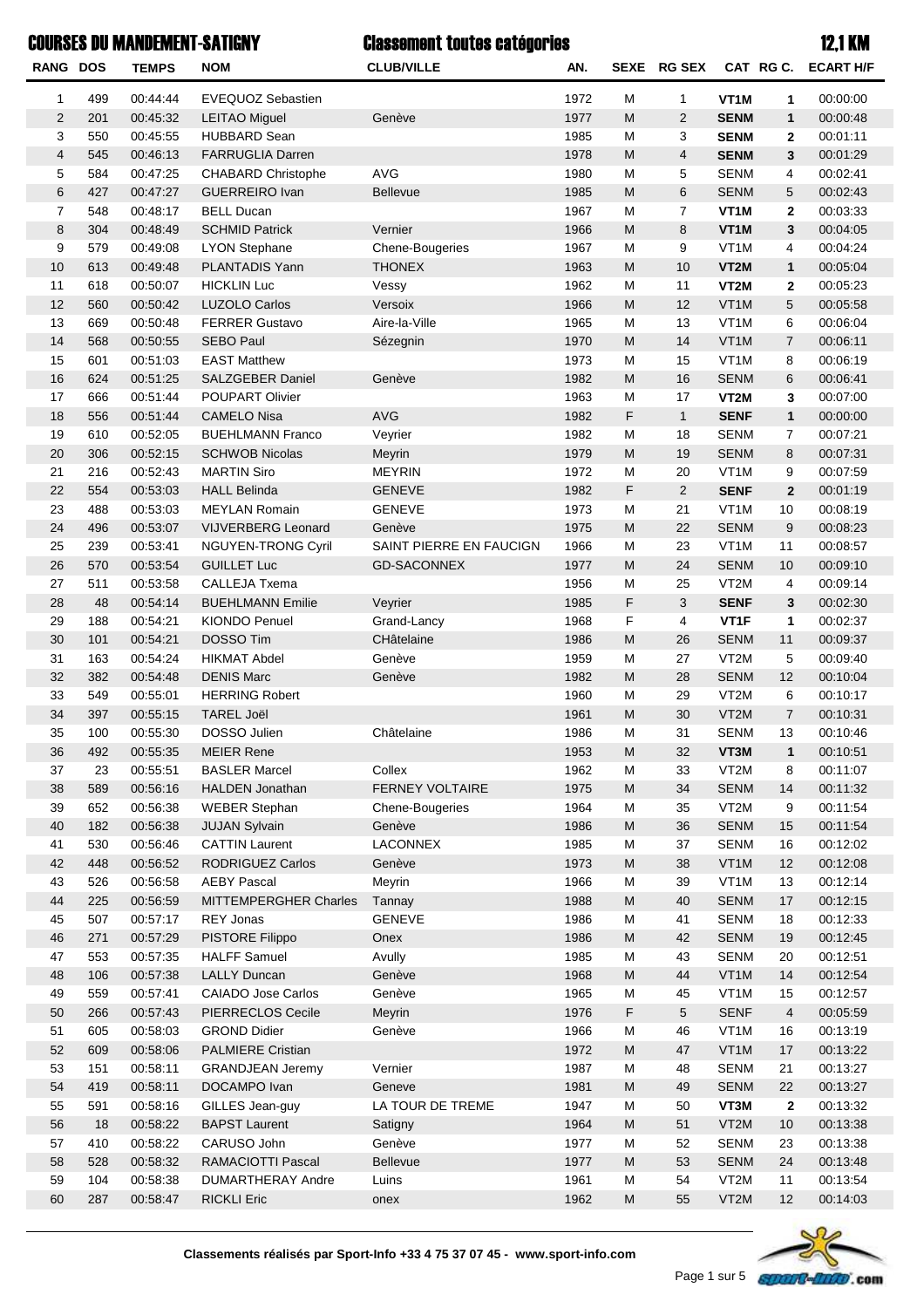## COURSES DU MANDEMENT-SATIGNY **12.1 COURSES COURSES AND MANUEMENT-SATIGNY 12.1 KM**

### Classement toutes catégories

| <b>RANG DOS</b> |                | <b>TEMPS</b>         | <b>NOM</b>                            | <b>CLUB/VILLE</b>     | AN.          |                | SEXE RG SEX    |                     | CAT RGC.                | <b>ECART H/F</b>     |
|-----------------|----------------|----------------------|---------------------------------------|-----------------------|--------------|----------------|----------------|---------------------|-------------------------|----------------------|
| 61              | 612            | 00:58:52             | <b>BALTZINGER Julien</b>              | Satigny               | 1988         | M              | 56             | <b>SENM</b>         | 25                      | 00:14:08             |
| 62              | 596            | 00:59:02             | <b>MEHL Patrick</b>                   | <b>GENEVE</b>         | 1972         | M              | 57             | VT1M                | 18                      | 00:14:18             |
| 63              | 240            | 00:59:11             | <b>NICKLES Nicolas</b>                | Genève                | 1977         | M              | 58             | <b>SENM</b>         | 26                      | 00:14:27             |
| 64              | 324            | 00:59:22             | DE VRIES Lambert                      | Genève                | 1974         | ${\sf M}$      | 59             | VT1M                | 19                      | 00:14:38             |
| 65              | 66             | 00:59:28             | <b>CHOLLET Yves</b>                   | Satigny               | 1973         | M              | 60             | VT <sub>1</sub> M   | 20                      | 00:14:44             |
| 66              | 585            | 00:59:28             | AUGSBURGER Daniel                     | Genève                | 1959         | ${\sf M}$      | 61             | VT2M                | 13                      | 00:14:44             |
| 67              | 485            | 00:59:30             | <b>POWELL Olivier</b>                 | <b>GD-SACONNEX</b>    | 1973         | M              | 62             | VT1M                | 21                      | 00:14:46             |
| 68              | 50             | 00:59:39             | <b>BURRI Emmanuelle</b>               | Carouge               | 1979         | F              | 6              | <b>SENF</b>         | 5                       | 00:07:55             |
| 69              | 4              | 00:59:49             | <b>ABEGG Christian</b>                | Genève                | 1984         | M              | 63             | <b>SENM</b>         | 27                      | 00:15:05             |
| 70              | 484            | 00:59:52             | AZZOUZI Mehdi                         | COLOGNY               | 1970         | ${\sf M}$      | 64             | VT1M                | 22                      | 00:15:08             |
| 71              | 194            | 00:59:54             | <b>KURTESHI Reshat</b>                | Genève                | 1980         | M              | 65             | <b>SENM</b>         | 28                      | 00:15:10             |
| 72              | 508            | 01:00:07             | <b>FARDEL Joel</b>                    | <b>GENEVE</b>         | 1987         | ${\sf M}$      | 66             | <b>SENM</b>         | 29                      | 00:15:23             |
| 73              | 546            | 01:00:17             | <b>PROGIN Laurent</b>                 | Satigny               | 1987         | M              | 67             | <b>SENM</b>         | 30                      | 00:15:33             |
| 74              | 180            | 01:00:18             | <b>JONES Andrew</b>                   | Prevessin, France     | 1964         | ${\sf M}$      | 68             | VT <sub>2</sub> M   | 14                      | 00:15:34             |
| 75              | 578            | 01:00:25             | <b>WITTNER Christophe</b>             | Satigny               | 1970         | M              | 69             | VT <sub>1</sub> M   | 23                      | 00:15:41             |
| 76              | 567            | 01:00:48             | LE GALL Noel                          | <b>PERON</b>          | 1947         | ${\sf M}$      | 70             | VT3M                | 3                       | 00:16:04             |
| 77              | 272            | 01:00:48             | PITICCHIO Mario                       | Le Lignon             | 1970         | M              | 71             | VT <sub>1</sub> M   | 24                      | 00:16:04             |
| 78              | 386            | 01:01:02             | <b>GUERREIRO Valdemar</b>             | Onex                  | 1952         | ${\sf M}$      | 72             | VT3M                | $\overline{\mathbf{4}}$ | 00:16:18             |
| 79              | 621            | 01:01:02             | <b>RUCK Alain</b>                     | <b>ROLEX</b>          | 1970         | M              | 73             | VT <sub>1</sub> M   | 25                      | 00:16:18             |
| 80              | 121            | 01:01:07             | <b>FERNANDEZ Carlos</b>               | Châtelaine            | 1978         | ${\sf M}$      | 74             | <b>SENM</b>         | 31                      | 00:16:23             |
| 81              | 183            | 01:01:15             | <b>JUJAN David</b>                    | <b>Andilly Charly</b> | 1975         | M              | 75             | <b>SENM</b>         | 32                      | 00:16:31             |
| 82              | 653            | 01:01:40             | AMOOS Roger                           |                       | 1961         | ${\sf M}$      | 76             | VT <sub>2</sub> M   | 15                      | 00:16:56             |
| 83              | 236            | 01:01:41             | <b>NADAKAL Anne</b>                   | Chancy                | 1971         | F              | $\overline{7}$ | VT1F                | $\mathbf{2}$            | 00:09:57             |
| 84              | 308            | 01:01:50             | <b>SEGUIN Yvan</b>                    | <b>Beaumont</b>       | 1969         | ${\sf M}$      | 77             | VT <sub>1</sub> M   | 26                      | 00:17:06             |
| 85              | 301            | 01:01:57             | SANSONNENS Albert                     | Geneve                | 1956         | M              | 78             | VT2M                | 16                      | 00:17:13             |
| 85              | 127            | 01:01:57             | <b>FLUCKIGER Martin</b>               | Chambésy              | 1948         | ${\sf M}$      | 78             | VT3M                | 5                       | 00:17:13             |
| 87              | $\overline{7}$ | 01:02:02             | ALDAO Juan-carlos                     | Satigny               | 1972         | M              | 80             | VT <sub>1</sub> M   | 27                      | 00:17:18             |
| 88              | 376            | 01:02:07             | <b>CARIDAD Alberto</b>                | Genève                | 1973         | ${\sf M}$      | 81             | VT1M                | 28                      | 00:17:23             |
| 89              | 592            | 01:02:12             | <b>GODART Yannick</b>                 | VILLE LA GRAND        | 1970         | M              | 82             | VT <sub>1</sub> M   | 29                      | 00:17:28             |
| 90              | 222            | 01:02:20             | <b>MESTRE Nazare</b>                  | bernex                | 1972         | F              | 8              | VT1F                | 3                       | 00:10:36             |
| 91              | 112            | 01:02:32             | <b>EKSTRAND Martin</b>                | Epalinges             | 1977         | M              | 83             | <b>SENM</b>         | 33                      | 00:17:48             |
| 92              | 502            | 01:02:36             | <b>SIMONA Mathieu</b>                 | SEZENOVE              | 1979         | ${\sf M}$      | 84             | <b>SENM</b>         | 34                      | 00:17:52             |
| 93              | 325            | 01:02:43             | <b>MAGUIRE Philip</b>                 | Genève                | 1983         | M              | 85             | <b>SENM</b>         | 35                      | 00:17:59             |
| 94              | 582            | 01:02:45             | ABDULAZIZ Sirwan                      | Vernier               | 1960         | ${\sf M}$      | 86             | VT2M                | 17                      | 00:18:01             |
| 95              | 170            | 01:02:52             | <b>HOSNY Annemarie</b>                | genève                | 1982         | F              | 9              | <b>SENF</b>         | 6                       | 00:11:08             |
| 96              | 495            | 01:02:53             | RIETZLER Marc-olivier                 | DIVONNE LES BAINS     | 1970         | M              | 87             | VT1M                | 30                      | 00:18:09             |
| 97              | 30             | 01:02:54             | <b>BERNARD Francois</b>               | vétraz-monthoux       | 1975         | M              | 88             | <b>SENM</b>         | 36                      | 00:18:10             |
| 98              | 69             | 01:02:54             | <b>CLEMENTE Fabio</b>                 | Genève                | 1971         | ${\sf M}$      | 89             | VT1M                | 31                      | 00:18:10             |
| 99              | 102            | 01:03:02             | DOSSO Andre                           | Genève                | 1958         | M              | 90             | VT2M                | 18                      | 00:18:18             |
| 100             | 172            | 01:03:06             | <b>HUBER Claudia</b>                  | Gingins               | 1975         | F              | 10             | <b>SENF</b>         | $\overline{7}$          | 00:11:22             |
| 101             | 278            | 01:03:13             | PYTHON Maiko                          | Genève                | 1965         | F              | 11             | VT1F                | 4                       | 00:11:29             |
| 102             | 667            | 01:03:33             | <b>GROSSRIEDER Philippe</b>           | Genève                | 1967         | ${\sf M}$      | 91             | VT1M                | 32                      | 00:18:49             |
| 103             | 586            | 01:03:38             | <b>BENTO Carlos</b>                   |                       | 1980         | M              | 92             | <b>SENM</b><br>VT1F | 37                      | 00:18:54<br>00:11:56 |
| 104             | 462            | 01:03:40             | ZILLIOX Joelle                        | confignon             | 1967         | F              | 12             |                     | $\overline{5}$          |                      |
| 105             | 602            | 01:03:43             | <b>BOZZINI Julien</b>                 |                       | 1987         | M              | 93             | <b>SENM</b>         | 38                      | 00:18:59<br>00:19:03 |
| 106             | 52             | 01:03:47             | <b>CANAL Philippe</b>                 | Genève                | 1969         | ${\sf M}$      | 94             | VT1M                | 33                      |                      |
| 107             | 486            | 01:03:49             | <b>BREGUET Vincent</b>                | <b>MEYRIN</b>         | 1975         | M              | 95             | <b>SENM</b>         | 39                      | 00:19:05             |
| 108<br>109      | 385<br>446     | 01:03:59<br>01:03:59 | FAH Frédéric<br><b>ROBERT Antoine</b> | Satigny               | 1966<br>1964 | ${\sf M}$<br>M | 96<br>97       | VT1M<br>VT2M        | 34<br>19                | 00:19:15             |
| 110             | 534            | 01:04:03             | <b>AKROUR Rachid</b>                  | Bernex                | 1976         | ${\sf M}$      | 98             | <b>SENM</b>         | 40                      | 00:19:15<br>00:19:19 |
| 111             | 68             | 01:04:08             | <b>CIBOTTO Martine</b>                | Thônex                | 1965         | F              | 13             | VT1F                |                         | 00:12:24             |
| 112             | 607            | 01:04:14             | <b>CARRAT Henry</b>                   | Carouge               | 1991         | ${\sf M}$      | 99             | <b>SENM</b>         | 6<br>41                 | 00:19:30             |
| 113             | 450            | 01:04:17             | SFREDDO Claudio                       | Le Grand-Saconnex     | 1967         | M              | 100            | VT1M                | 35                      | 00:19:33             |
| 114             | 157            | 01:04:27             | <b>GUNZINGER Pascal</b>               | Satigny               | 1975         | ${\sf M}$      | 101            | <b>SENM</b>         | 42                      | 00:19:43             |
| 115             | 280            | 01:04:33             | RACAUD Philippe                       | Carouge               | 1969         | M              | 102            | VT1M                | 36                      | 00:19:49             |
| 116             | 202            | 01:04:38             | <b>LENGA Pierre</b>                   | Genève                | 1957         | ${\sf M}$      | 103            | VT2M                | 20                      | 00:19:54             |
| 117             | 155            | 01:04:39             | <b>GUIBERT Rene</b>                   | Veyrier               | 1955         | M              | 104            | VT2M                | 21                      | 00:19:55             |
| 118             | 329            | 01:04:44             | <b>RIEDO Alfons</b>                   | <b>Bernex</b>         | 1963         | M              | 105            | VT2M                | 22                      | 00:20:00             |
| 119             | 561            | 01:04:53             | <b>VALLON Francoise</b>               | <b>THOIRY</b>         | 1961         | F              | 14             | VT <sub>2</sub> F   | 1                       | 00:13:09             |
| 120             | 154            | 01:05:01             | <b>GREMAUD Philippe</b>               | Sézegnin              | 1956         | M              | 106            | VT2M                | 23                      | 00:20:17             |
|                 |                |                      |                                       |                       |              |                |                |                     |                         |                      |

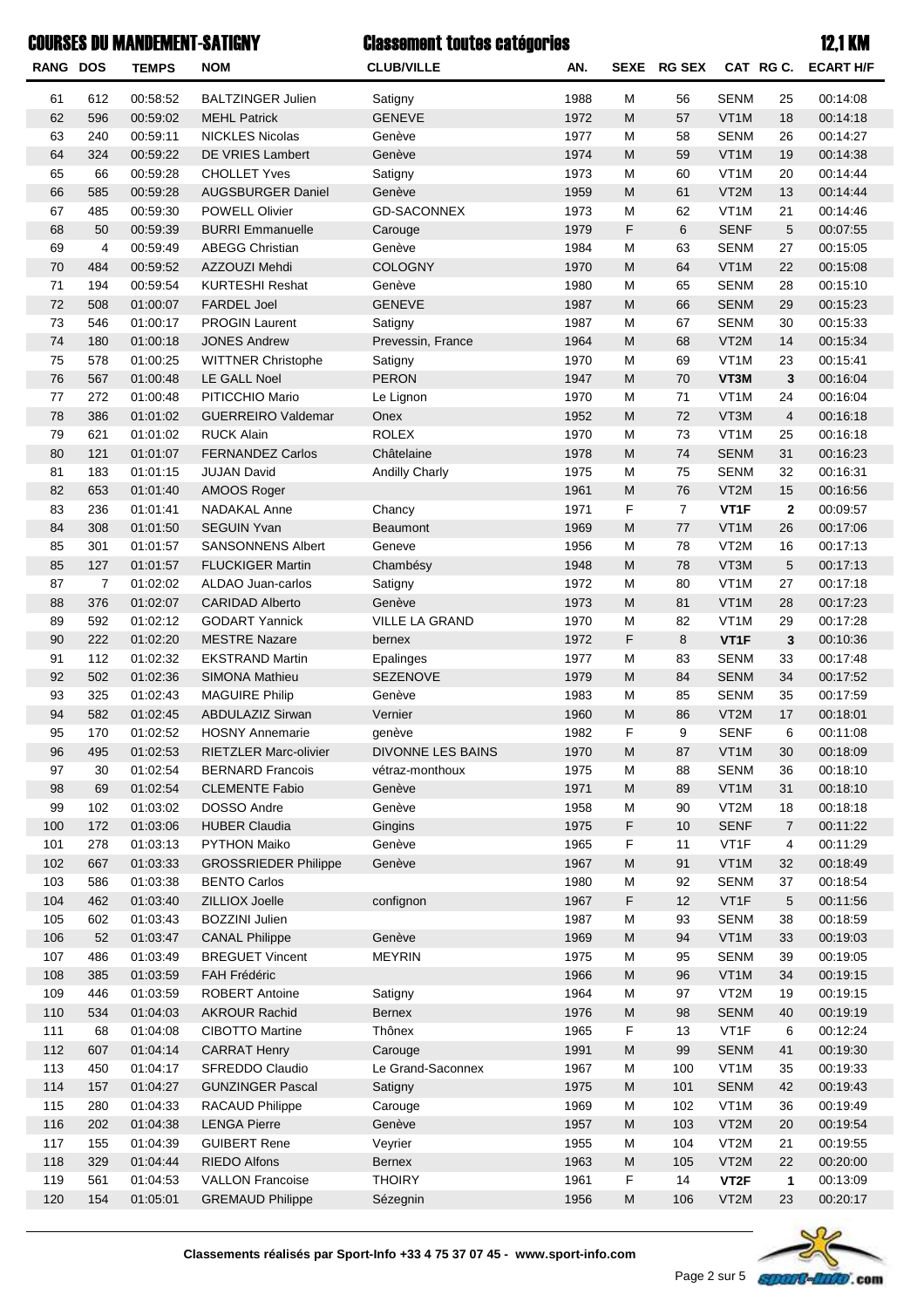|                 |     | <b>COURSES DU MANDEMENT-SATIGNY</b> |                                 | <b>Classement toutes catégories</b> |      |                                                                                                            |               |                   |                | <b>12,1 KM</b>   |
|-----------------|-----|-------------------------------------|---------------------------------|-------------------------------------|------|------------------------------------------------------------------------------------------------------------|---------------|-------------------|----------------|------------------|
| <b>RANG DOS</b> |     | <b>TEMPS</b>                        | <b>NOM</b>                      | <b>CLUB/VILLE</b>                   | AN.  | <b>SEXE</b>                                                                                                | <b>RG SEX</b> | CAT RGC.          |                | <b>ECART H/F</b> |
| 121             | 247 | 01:05:01                            | <b>OSWALD Roland</b>            | Satigny                             | 1966 | M                                                                                                          | 107           | VT <sub>1</sub> M | 37             | 00:20:17         |
| 122             | 562 | 01:05:07                            | <b>KRIEGER Eric</b>             | Meyrin                              | 1976 | M                                                                                                          | 108           | <b>SENM</b>       | 43             | 00:20:23         |
| 123             | 663 | 01:05:08                            | VON ROHR Stephan                |                                     | 1963 | M                                                                                                          | 109           | VT <sub>2</sub> M | 24             | 00:20:24         |
| 124             | 668 | 01:05:10                            | <b>PUPET Pascal</b>             | <b>Troinex</b>                      | 1963 | M                                                                                                          | 110           | VT2M              | 25             | 00:20:26         |
| 125             | 33  | 01:05:13                            | <b>BIGGEL Philip</b>            | Puplinge                            | 1982 | M                                                                                                          | 111           | <b>SENM</b>       | 44             | 00:20:29         |
| 126             | 588 | 01:05:19                            | <b>TYNER Robyn</b>              | <b>CHEVRY</b>                       | 1959 | M                                                                                                          | 112           | VT2M              | 26             | 00:20:35         |
| 127             | 318 | 01:05:19                            | STANKIEWICZ Eric                | Thônex                              | 1965 | M                                                                                                          | 113           | VT1M              | 38             | 00:20:35         |
| 128             | 405 | 01:05:23                            | <b>BRILL Walter</b>             | Genève                              | 1961 | M                                                                                                          | 114           | VT2M              | 27             | 00:20:39         |
| 129             | 12  | 01:05:30                            | AMOUDRUZ Julien                 | Perly                               | 1989 | M                                                                                                          | 115           | <b>SENM</b>       | 45             | 00:20:46         |
| 130             | 614 | 01:05:32                            | <b>BRADY Rob</b>                | Versoix                             | 1951 | M                                                                                                          | 116           | VT3M              | 6              | 00:20:48         |
| 131             | 597 | 01:05:36                            | <b>MULLER Marcel</b>            | Genève                              | 1972 | M                                                                                                          | 117           | VT1M              | 39             | 00:20:52         |
| 132             | 346 | 01:05:36                            | <b>VIONNET Cedric</b>           | Genève                              | 1979 | M                                                                                                          | 118           | <b>SENM</b>       | 46             | 00:20:52         |
| 133             | 128 | 01:05:43                            | <b>FONTAINE Simon</b>           | Soral                               | 1976 | M                                                                                                          | 119           | <b>SENM</b>       | 47             | 00:20:59         |
| 134             | 547 | 01:05:46                            | <b>PROGIN Christian</b>         |                                     | 1962 | M                                                                                                          | 120           | VT2M              | 28             | 00:21:02         |
| 135             | 351 | 01:05:58                            | <b>WALDRIDGE Steve</b>          | Vandoeuvres                         | 1963 | M                                                                                                          | 121           | VT <sub>2</sub> M | 29             | 00:21:14         |
| 136             | 506 | 01:06:00                            | <b>BOCHET Nicolas</b>           | <b>VERSOIX</b>                      | 1965 | M                                                                                                          | 122           | VT1M              | 40             | 00:21:16         |
| 137             | 197 | 01:06:11                            | LAGO Jorge                      | Carouge                             | 1977 | M                                                                                                          | 123           | <b>SENM</b>       | 48             | 00:21:27         |
| 138             | 305 | 01:06:19                            | <b>SCHNEIDER Thomas</b>         | Genève                              | 1967 | M                                                                                                          | 124           | VT1M              | 41             | 00:21:35         |
| 139             | 195 | 01:06:23                            | LABOURIER Jonathan              | St-Jean de Gonville                 | 1985 | M                                                                                                          | 125           | <b>SENM</b>       | 49             | 00:21:39         |
| 140             | 603 | 01:06:32                            | <b>NOBLE Stephane</b>           | Geneve                              | 1972 | M                                                                                                          | 126           | VT1M              | 42             | 00:21:48         |
| 141             | 119 | 01:06:32                            | <b>FAVRE Camille</b>            | Meinier                             | 1985 | F                                                                                                          | 15            | <b>SENF</b>       | 8              | 00:14:48         |
| 142             | 276 | 01:06:36                            | PRADERVAND Olivier              | Confignon                           | 1976 | $\mathsf{M}$                                                                                               | 127           | <b>SENM</b>       | 50             | 00:21:52         |
| 143             | 358 | 01:06:46                            | <b>WICHT Marie</b>              | Genève                              | 1961 | F                                                                                                          | 16            | VT <sub>2</sub> F | $\mathbf{2}$   | 00:15:02         |
| 144             | 231 | 01:07:00                            | MORVAN Joel                     | Saint Genis Pouilly                 | 1967 | $\mathsf{M}$                                                                                               | 128           | VT1M              | 43             | 00:22:16         |
| 145             | 105 | 01:07:04                            | <b>DUNAND Anne</b>              | Genève                              | 1980 | $\mathsf F$                                                                                                | 17            | <b>SENF</b>       | 9              | 00:15:20         |
| 146             | 17  | 01:07:07                            | <b>BAERTSCH Philippe</b>        | Onex                                | 1951 | M                                                                                                          | 129           | VT3M              | $\overline{7}$ | 00:22:23         |
| 147             | 62  | 01:07:16                            | <b>CHEKROUN Marc</b>            | Genève                              | 1966 | M                                                                                                          | 130           | VT <sub>1</sub> M | 44             | 00:22:32         |
| 148             | 73  | 01:07:20                            | <b>COLLIARD Christian</b>       | Petit-Lancy                         | 1970 | M                                                                                                          | 131           | VT1M              | 45             | 00:22:36         |
| 149             | 529 | 01:07:25                            | <b>MAGNIN Colette</b>           | CROZET                              | 1964 | F                                                                                                          | 18            | VT <sub>2</sub> F | 3              | 00:15:41         |
| 150             | 414 | 01:07:49                            | CONZA-ROSSIER Sandrine          | Aïre                                | 1967 | F                                                                                                          | 19            | VT1F              | $\overline{7}$ | 00:16:05         |
| 151             | 232 | 01:07:59                            | MOSTAFAVI KACHANI Mazi          | Genève                              | 1969 | M                                                                                                          | 132           | VT1M              | 46             | 00:23:15         |
| 152             | 221 | 01:08:00                            | <b>MEIER Francine</b>           | Soral                               | 1972 | F                                                                                                          | 20            | VT1F              | 8              | 00:16:16         |
| 153             | 512 | 01:08:08                            | <b>PAYN Benoit</b>              | Genève                              | 1986 | M                                                                                                          | 133           | <b>SENM</b>       | 51             | 00:23:24         |
| 154             | 583 | 01:08:15                            | <b>CATTANEO Christophe</b>      | Genève                              | 0    | M                                                                                                          | 134           | VT1M              | 47             | 00:23:31         |
|                 |     |                                     |                                 |                                     |      |                                                                                                            |               |                   |                |                  |
| 155             | 655 | 01:08:17                            | <b>ANCHARAZ Vinaye</b>          | Grand-Lancy                         | 1969 | M                                                                                                          | 135           | VT1M<br>VT1M      | 48             | 00:23:33         |
| 156             | 619 | 01:08:23                            | <b>MONNIER Yves</b>             | Vesenaz                             | 1970 | M                                                                                                          | 136           |                   | 49             | 00:23:39         |
| 157             | 312 | 01:08:28                            | <b>SLEIJSTER Jurriaen</b>       | Satigny                             | 1963 | M                                                                                                          | 137           | VT2M              | 30             | 00:23:44         |
| 158             | 27  | 01:08:36                            | <b>BEFFA Bernard</b>            | Genève                              | 1954 | M                                                                                                          | 138           | VT3M              | 8              | 00:23:52         |
| 159             | 587 | 01:08:40                            | PIQUET Florent                  |                                     | 1981 | M                                                                                                          | 139           | <b>SENM</b>       | 52             | 00:23:56         |
| 160             | 422 | 01:08:40                            | <b>DONAYRE Arturo</b>           | Geneve                              | 1961 | M                                                                                                          | 140           | VT2M              | 31             | 00:23:56         |
| 161             | 173 | 01:08:43                            | <b>HUG Jacques</b>              | Chêne-Bourg                         | 1951 | M                                                                                                          | 141           | VT3M              | 9              | 00:23:59         |
| 162             | 43  | 01:08:44                            | <b>BRACHET Eric</b>             | Vernier                             | 1978 | M                                                                                                          | 142           | <b>SENM</b>       | 53             | 00:24:00         |
| 163             | 514 | 01:09:08                            | NOGAREDE Marc                   | Meyrin                              | 1958 | M                                                                                                          | 143           | VT2M              | 32             | 00:24:24         |
| 164             | 576 | 01:09:22                            | <b>CLAUDE Peter</b>             |                                     | 1972 | M                                                                                                          | 144           | VT1M              | 50             | 00:24:38         |
| 165             | 238 | 01:09:28                            | <b>NGHIEM Beatrice</b>          | Bogis-Bossey                        | 1959 | $\mathsf F$                                                                                                | 21            | VT <sub>2</sub> F | 4              | 00:17:44         |
| 166             | 284 | 01:09:47                            | REINA Jose Antonio              | Meyrin                              | 1967 | ${\sf M}$                                                                                                  | 145           | VT1M              | 51             | 00:25:03         |
| 167             | 412 | 01:09:56                            | CHOPARD Joanna                  | Les Acacias                         | 1975 | F                                                                                                          | 22            | <b>SENF</b>       | 10             | 00:18:12         |
| 168             | 153 | 01:10:09                            | <b>GRANDJEAN Manuel</b>         | Genève                              | 1963 | M                                                                                                          | 146           | VT2M              | 33             | 00:25:25         |
| 169             | 345 | 01:10:14                            | VIEIRA Ermelindo                | Genève                              | 1967 | M                                                                                                          | 147           | VT1M              | 52             | 00:25:30         |
| 170             | 494 | 01:10:25                            | <b>MONDO Sonia</b>              |                                     | 1974 | F                                                                                                          | 23            | VT1F              | 9              | 00:18:41         |
| 171             | 24  | 01:10:41                            | <b>BATTAGLIERI Yasmine</b>      | Genève                              | 1970 | $\mathsf F$                                                                                                | 24            | VT1F              | 10             | 00:18:57         |
| 172             | 501 | 01:10:49                            | <b>HEIDER Julien</b>            | <b>SATIGNY</b>                      | 1979 | M                                                                                                          | 148           | <b>SENM</b>       | 54             | 00:26:05         |
| 173             | 361 | 01:10:50                            | <b>WINKLER Thierry</b>          | Genève                              | 1966 | M                                                                                                          | 149           | VT <sub>1</sub> M | 53             | 00:26:06         |
| 174             | 375 | 01:11:00                            | <b>BÜHLER Martin</b>            | Genève                              | 1952 | M                                                                                                          | 150           | VT3M              | 10             | 00:26:16         |
| 175             | 537 | 01:11:14                            | <b>MERMOD Thierry</b>           | Geneve                              | 1956 | M                                                                                                          | 151           | VT2M              | 34             | 00:26:30         |
| 176             | 333 | 01:11:16                            | <b>TARIMO Flora</b>             | <b>GENEVE</b>                       | 1967 | F                                                                                                          | 25            | VT1F              | 11             | 00:19:32         |
| 177             | 199 | 01:11:17                            | LECHNER CHERUBINI Gabr VICH     |                                     | 1971 | F                                                                                                          | 26            | VT1F              | 12             | 00:19:33         |
| 178             | 130 | 01:11:36                            | FOUDA ABEGA Jean-baptist Genève |                                     | 1980 | M                                                                                                          | 152           | <b>SENM</b>       | 55             | 00:26:52         |
| 179             | 80  | 01:11:39                            | D'ANTONIO Daniele               | Genène                              | 1979 | M                                                                                                          | 153           | <b>SENM</b>       | 56             | 00:26:55         |
| 180             | 88  | 01:11:48                            | <b>DECOSTERD Antoine</b>        | Vernier                             | 1978 | $\mathsf{M}% _{T}=\mathsf{M}_{T}\!\left( a,b\right) ,\ \mathsf{M}_{T}=\mathsf{M}_{T}\!\left( a,b\right) ,$ | 154           | <b>SENM</b>       | 57             | 00:27:04         |

## Classement toutes catégories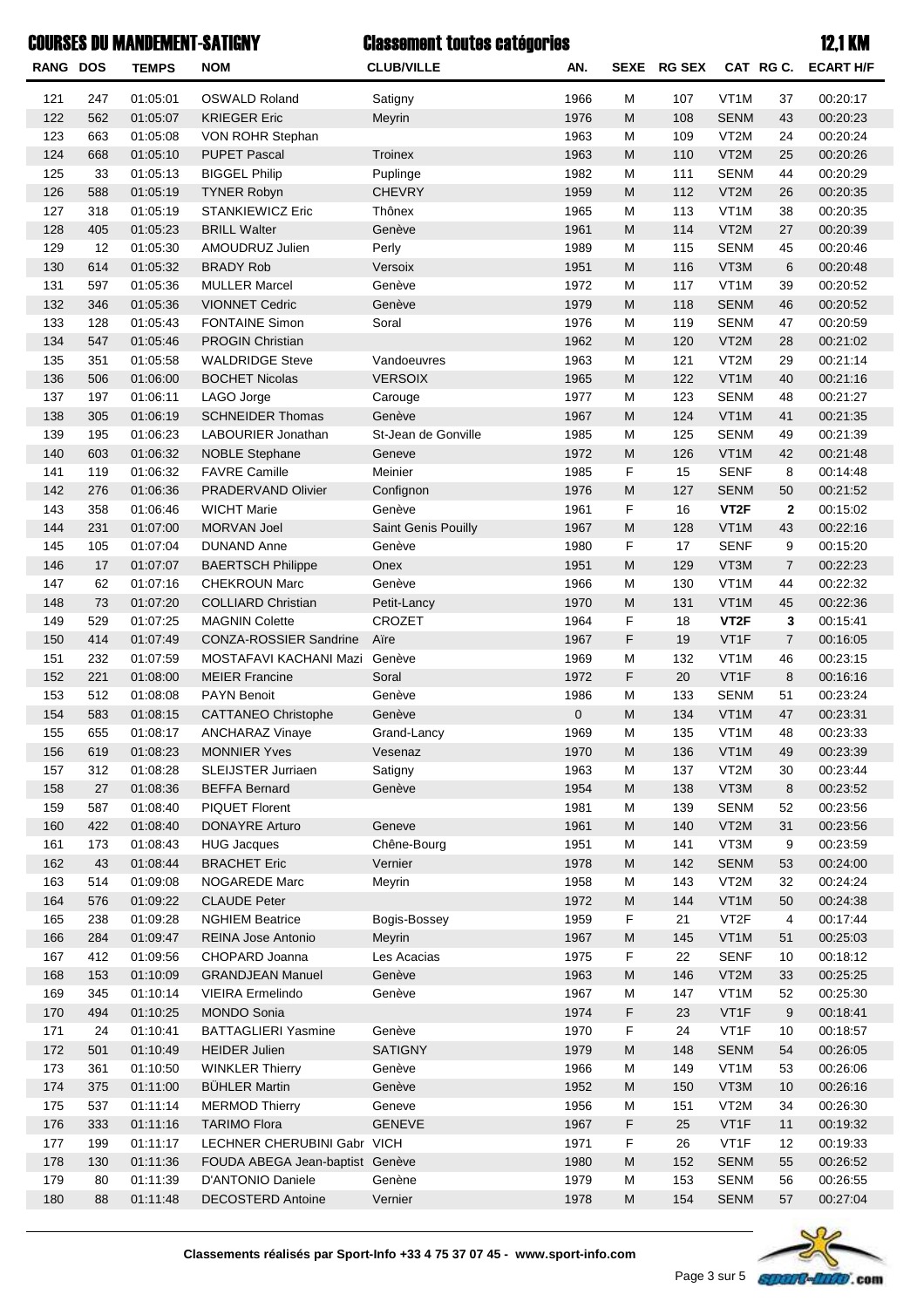# **RANG DOS TEMPS NOM CLUB/VILLE CAT RG C. SEXE AN. RG SEX ECART H/F** Classement toutes catégories COURSES DU MANDEMENT-SATIGNY 12,1 KM 181 433 01:11:56 LECLERC Nathalie Versonnex 1975 F 27 SENF 11 00:20:12 182 79 01:11:58 COSTA Pippo Genève 1956 M 155 VT2M 35 00:27:14 183 471 01:12:00 RILEY Leanne C.E.R.N. SITE DE PREVESSI 1964 F 28 VT2F 5 00:20:16

| 183        | 471        | 01:12:00             | <b>RILEY Leanne</b>                               | <b>C.E.R.N. SITE DE PREVESSI</b>    | 1964                | ۳         | 28        | VIZF              | 5              | 00:20:16             |
|------------|------------|----------------------|---------------------------------------------------|-------------------------------------|---------------------|-----------|-----------|-------------------|----------------|----------------------|
| 184        | 623        | 01:12:14             | <b>CLARET Romaine</b>                             | Genève                              | 1959                | F         | 29        | VT <sub>2</sub> F | 6              | 00:20:30             |
| 185        | 571        | 01:12:56             | ULMANN-CAGNAT Maud                                | <b>PERFORM</b>                      | 1975                | F         | 30        | <b>SENF</b>       | 12             | 00:21:12             |
| 186        | 651        | 01:13:04             | <b>LAMOINE Teta</b>                               |                                     | 1978                | F         | 31        | <b>SENF</b>       | 13             | 00:21:20             |
| 187        | 226        | 01:13:08             | <b>MOGET Philippe</b>                             | Vernier                             | 1970                | M         | 156       | VT <sub>1</sub> M | 54             | 00:28:24             |
| 188        | 229        | 01:13:18             | <b>MORISOD Charly</b>                             | Clarens                             | 1944                | M         | 157       | VT3M              | 11             | 00:28:34             |
| 189        | 426        | 01:13:26             | <b>GENETELLI Gian Matteo</b>                      | Genève                              | 1976                | M         | 158       | <b>SENM</b>       | 58             | 00:28:42             |
| 190        | 75         | 01:13:39             | COOK Anna                                         | Satigny                             | 1974                | F         | 32        | VT1F              | 13             | 00:21:55             |
| 191        | 500        | 01:14:01             | <b>HUBER Walter</b>                               |                                     | 1970                | M         | 159       | VT <sub>1</sub> M | 55             | 00:29:17             |
| 192        | 290        | 01:14:06             | ROLLI Isabelle                                    | <b>Bernex</b>                       | 1967                | F         | 33        | VT1F              | 14             | 00:22:22             |
| 193        | 400        | 01:14:12             | <b>WALKER Simon</b>                               | Genève                              | 1966                | M         | 160       | VT <sub>1</sub> M | 56             | 00:29:28             |
| 194        | 594        | 01:14:27             | <b>DEMIERRE Diane</b>                             |                                     | 1973                | F         | 34        | VT1F              | 15             | 00:22:43             |
| 195        | 489        | 01:14:31             | ZIMMERMAN Deborah                                 | Vernier                             | 1989                | F         | 35        | <b>SENF</b>       | 14             | 00:22:47             |
| 196        | 171        | 01:14:36             | <b>HUBER Rolf</b>                                 | PETIT-LANCY                         | 1966                | M         | 161       | VT1M              | 57             | 00:29:52             |
| 197        | 161        | 01:14:45             | <b>HERRERA Rosy</b>                               | Genève                              | 1967                | F         | 36        | VT1F              | 16             | 00:23:01             |
| 198        | 268        | 01:14:50             | <b>PILLIONNEL Georges</b>                         | COmmugny                            | 1948                | M         | 162       | VT3M              | 12             | 00:30:06             |
| 199        | 41         | 01:14:53             | <b>BOURQUIN Sylvain</b>                           | Genève                              | 1955                | M         | 163       | VT2M              | 36             | 00:30:09             |
| 200        | 670        | 01:15:04             | <b>DUBAS Francoise</b>                            |                                     | 1955                | F         | 37        | VT <sub>2</sub> F | $\overline{7}$ | 00:23:20             |
| 201        | 215        | 01:15:20             | <b>MARTIN Marcos</b>                              | Châtelaine                          | 1981                | M         | 164       | <b>SENM</b>       | 59             | 00:30:36             |
| 202        | 344        | 01:15:37             | VIEIRA Isilda                                     | Genève                              | 1967                | F         | 38        | VT1F              | 17             | 00:23:53             |
| 203        | 213        | 01:15:45             | MARINA DE PABLO Jose Lu Genève                    |                                     | 1946                | M         | 165       | VT3M              | 13             | 00:31:01             |
| 204        | 593        | 01:16:04             | <b>VERNE Stephanie</b>                            | geneve                              | 1976                | F         | 39        | <b>SENF</b>       | 15             | 00:24:20             |
| 205        | 339        | 01:16:10             | <b>TREBERT Dominique</b>                          | Carouge                             | 1959                | M         | 166       | VT2M              | 37             | 00:31:26             |
| 206        | 210        | 01:16:12             | <b>MANDONNET Gerard</b>                           | Genève                              | 1946                | M         | 167       | VT3M              | 14             | 00:31:28             |
| 207        | 611        | 01:16:15             | <b>FERRARIS Melanie</b>                           | Annemasse                           | 1980                | F         | 40        | <b>SENF</b>       | 16             | 00:24:31             |
| 208        | 89         | 01:16:20             | DEL NOTARO Luca                                   | <b>GENEVE</b>                       | 1963                | M         | 168       | VT2M              | 38             | 00:31:36             |
| 209        | 109        | 01:16:22             | <b>DURAFOUR Gerard</b>                            | Anières                             | 1951                | M         | 169       | VT3M              | 15             | 00:31:38             |
| 210        | 51         | 01:16:28             | <b>CAMARA Abib</b>                                | Genève                              | 1980                | M         | 170       | <b>SENM</b>       | 60             | 00:31:44             |
| 211        | 264        | 01:16:35             | <b>PERNET Michele</b>                             | Grand-Lancy                         | 1979                | F         | 41        | <b>SENF</b>       | 17             | 00:24:51             |
| 212        | 350        | 01:16:35             | <b>WAHEED Brigitte</b>                            | Chavannes-de-Bogis                  | 1959                | F         | 42        | VT <sub>2</sub> F | 8              | 00:24:51             |
| 213        | 431        | 01:16:48             | <b>INNAURATO Dolores</b>                          | Vessy                               | 1965                | F         | 43        | VT <sub>1</sub> F | 18             | 00:25:04             |
| 214        | 145        | 01:16:59             | GIESENFELD Heinz                                  | PLO                                 | 1953                | M         | 171       | VT3M              | 16             | 00:32:15             |
| 215        | 181        | 01:17:06             | <b>JORAND Estelle</b>                             | Bernex                              | 1985                | F         | 44        | <b>SENF</b>       | 18             | 00:25:22             |
| 216        | 487        | 01:17:30             | <b>KIKA Vera</b>                                  | <b>GD-SACONNEX</b>                  | $\mathbf 0$         | F         | 45        | VT1F              | 19             | 00:25:46             |
| 217        | 143        | 01:17:54             | GIACOBINO Luc                                     | Genève                              | 1951                | M         | 172       | VT3M              | 17             | 00:33:10             |
| 218        | 665        | 01:18:01             | <b>FLORIS Ruhal</b>                               |                                     | 1950                | M         | 173       | VT3M              | 18             | 00:33:17             |
| 219        | 454        | 01:18:13             | TAKASE Izumi                                      | <b>PLO</b>                          | 1964                | F         | 46        | VT <sub>2</sub> F | 9              | 00:26:29             |
| 220        | 555        | 01:18:16             | <b>LEEMANN Evelyne</b>                            |                                     | 1959                | F         | 47        | VT <sub>2</sub> F | 10             | 00:26:32             |
| 221        | 150        |                      |                                                   |                                     | 1954                | M         |           | VT3M              | 19             | 00:33:41             |
| 222        | 196        | 01:18:25<br>01:18:34 | GOULAY Jean-francois<br><b>LABOURIER Floriane</b> | geneve                              | 1969                |           | 174       | VT1F              |                |                      |
| 223        | 581        | 01:18:43             | ROSS-MAGENTY Lisa                                 | St-Jean de Gonville<br><b>BASEL</b> | 1966                | F<br>F    | 48<br>49  | VT1F              | 20             | 00:26:50<br>00:26:59 |
|            |            |                      |                                                   |                                     |                     |           |           |                   | 21             |                      |
| 224<br>225 | 551<br>198 | 01:18:48             | <b>DUGGELI Patricia</b><br><b>LAMBELIN Andre</b>  | <b>THOIRY</b>                       | $\mathbf 0$<br>1951 | F         | 50<br>175 | VT1F<br>VT3M      | 22             | 00:27:04<br>00:34:23 |
|            |            | 01:19:07             |                                                   | Grand-Lancy                         |                     | M         |           |                   | 20             |                      |
| 226        | 311        | 01:19:17             | SISSOKO Moussa                                    | Genève                              | 1977                | M         | 176       | <b>SENM</b>       | 61             | 00:34:33             |
| 227        | 32         | 01:19:21             | <b>BESSE Sabine</b><br><b>GALBRAITH Peter</b>     | Veyrier                             | 1964                | F         | 51        | VT <sub>2</sub> F | 11             | 00:27:37             |
| 228        | 135        | 01:19:31             |                                                   | <b>Grand Saconnex</b>               | 1951                | ${\sf M}$ | 177       | VT3M              | 21             | 00:34:47             |
| 229        | 228        | 01:19:40             | MONTALVAN Noemi                                   | Genève                              | 1980                | F         | 52        | <b>SENF</b>       | 19             | 00:27:56             |
| 230        | 671        | 01:19:45             | <b>PETER Nathalie</b>                             | <b>PERFORM</b>                      | 1961                | F         | 53        | VT <sub>2</sub> F | 12             | 00:28:01             |
| 231        | 580        | 01:20:57             | MIRANDA Claude                                    |                                     | 1980                | М         | 178       | <b>SENM</b>       | 62             | 00:36:13             |
| 232        | 114        | 01:21:02             | <b>ELIEZ Stephan</b>                              | Genève                              | 1967                | M         | 179       | VT1M              | 58             | 00:36:18             |
| 233        | 160        | 01:21:02             | <b>HELMING Anita</b>                              | Genève                              | 1977                | F         | 54        | <b>SENF</b>       | 20             | 00:29:18             |
| 234        | 113        | 01:21:16             | <b>ELIEZ Semeli</b>                               | Genève                              | 1969                | F         | 55        | VT1F              | 23             | 00:29:32             |
| 235        | 61         | 01:21:18             | <b>CHARPIOT Christine</b>                         | Genève                              | 1971                | F         | 56        | VT1F              | 24             | 00:29:34             |
| 236        | 204        | 01:21:39             | LUTZELSCHWAB Jean-clau                            | Le Lignon                           | 1942                | M         | 180       | VT3M              | 22             | 00:36:55             |
| 237        | 302        | 01:21:50             | <b>SCHERLER Karelle</b>                           | Genève                              | 1974                | F         | 57        | VT1F              | 25             | 00:30:06             |
| 238        | 277        | 01:22:18             | <b>PROGIN Pierre</b>                              | Veyrier                             | 1961                | M         | 181       | VT2M              | 39             | 00:37:34             |
| 239        | 656        | 01:22:44             | <b>GUTIERREZ Maria</b>                            |                                     | 1964                | F         | 58        | VT <sub>2</sub> F | 13             | 00:31:00             |
| 240        | 118        | 01:22:45             | <b>FAGGIONI Andre</b>                             | vernier                             | 1966                | M         | 182       | VT1M              | 59             | 00:38:01             |
|            |            |                      |                                                   |                                     |                     |           |           |                   |                |                      |